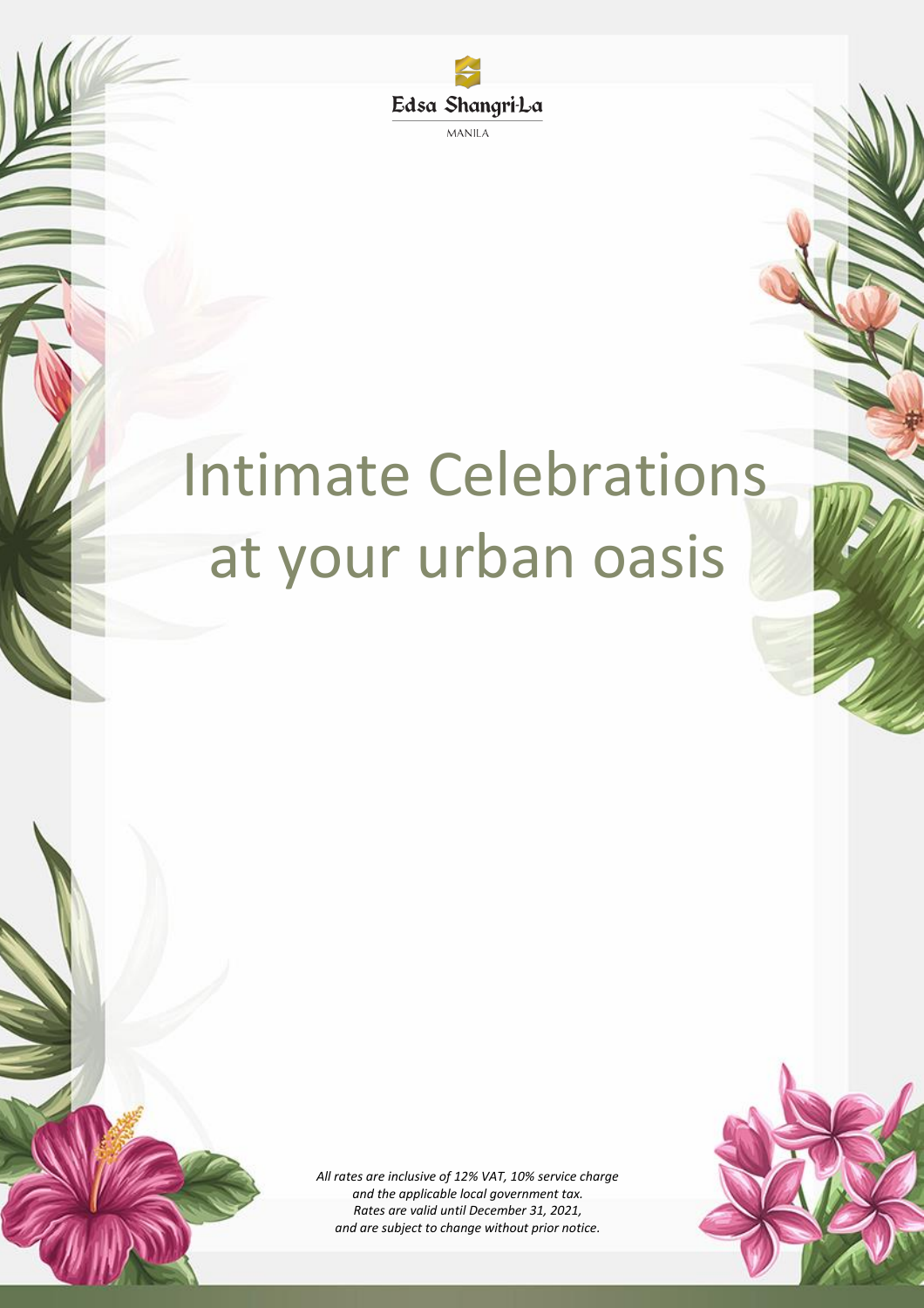Edsa Shangri-La **MANILA** 

## **Intimate Celebrations At the Horizon Lounge**

**PHP 75,000 net for 10 persons PHP 4,745 net per person in excess**

Western set menu prepared by our culinary team

Two-hour open bar on iced tea, chilled juices, sodas local beers and house wines for 2 hours

Ten servings of welcome mocktails

One bottle of champagne for the couple's toast Three bottles of Hennessy VS Cognac (750ml)

Basic PA sounds system

Personalized place cards for all guests

Personalized menu cards for set menus

Hand sanitizing station

Individual mask case for mask storage

Individual antibacterial wipes

**Optional add-ons:**

Three layered cake at PHP 25,000 net by Executive Pastry Chef Martin Frowd *\*only the base layer is edible*

> *All rates are inclusive of 12% VAT, 10% service charge and the applicable local government tax. Rates are valid until December 31, 2021, and are subject to change without prior notice.*